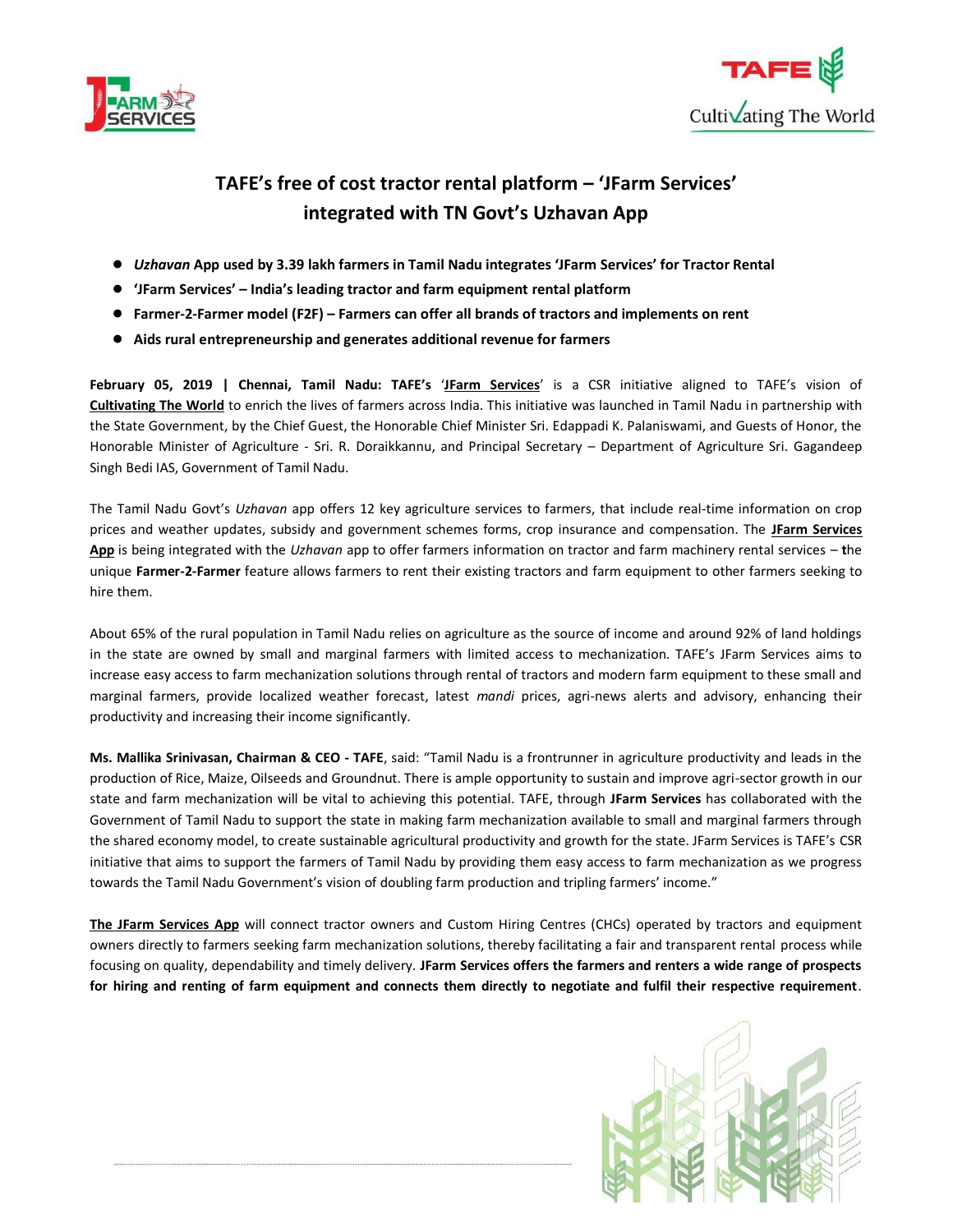With this pioneering platform, TAFE brings the benefits of the technology-enabled sharing economy to boost the income of farmers.

**Mr. T R Kesavan, President & COO, Product Strategy & Corporate Relations - TAFE,** said: "TAFE's **JFarm Services**  launched in the TN Government's Uzhavan app offers a transparent farmer-to-farmer platform, free of any hidden charges or commissions, that enables farmers to rent their existing tractors and implements of any brand to other farmers seeking to hire modern feature-rich agricultural equipment. Through this integration with the Uzhavan app, JFarm Services along with the Tamil Nadu government, will offer customized solutions to increase farm mechanization amidst small and marginal farmers, especially those below the poverty line."

Farmers can hire tractors and equipment via the **[JFarm Services Android App](https://play.google.com/store/apps/details?id=com.jfs.hiringapp&hl=en)** or by contacting the **toll-free helpline 1800-4-200- 100 / 1800-208-4242.** The App can be used on low-cost Android phones, is designed to run on very little data and can be used in **Tamil** apart from the various other regional languages. The JFarm Services App is a stellar example of the **Digital India** initiative, tailored to benefit the Indian agricultural landscape. This service by TAFE will foster digital empowerment of Indian farmers while creating a breed of new rural entrepreneurs and significant job opportunities.

JFarm Services has a presence in states like Rajasthan, Madhya Pradesh, Uttar Pradesh, Gujarat, Bihar, Odisha, Jharkhand, Telangana and Tamil Nadu, and has directly benefitted about 80,000 users resulting in over 380,000 hours in hired farm machinery usage. **In a short span of time, JFarm Services has become India's largest and biggest player in farm equipment aggregation operations.** 

## **About 'JFarm' and 'JFarm Services':** [JFarmServices.in](http://jfarmservices.in/)

TAFE established JFarm India in Chennai, Tamil Nadu, in 1964 with an objective of empowering farmers with advanced farm technologies to increase farm productivity and meet India's growing food demands. Over the years, JFarm focuses on sustainable agriculture, adapting existing technologies in farming for local farming conditions and sharing this knowledge with farmers.

**JFarm Services** is an initiative by TAFE to increase easy access to farm mechanization solutions through rental of tractors and farm equipment for small and large farms, localized weather forecast, latest *mandi* prices, agri-news alerts and advisory.

Small and marginal farmers, who hold about 85% of the land holdings in India may not be able to afford ownership of tractors or implements. JFarm Services bridges this gap by connecting these farmers with tractor and equipment owners through its Farmer-2-Farmer platform. Farmers can explore and book nearby equipment through: **[JFarm Services Android App](https://play.google.com/store/apps/details?id=com.jfs.hiringapp) O[R Toll-free](about:blank)  [helpline: 1800-4-200-100](about:blank) / 1800-208-4242.** This free app connects tractor owners and Custom Hiring Centres (CHCs) operated by tractors and equipment owners directly to farmers seeking farm mechanization solutions, thereby facilitating a fair and transparent rental process while focusing on quality, dependability and timely delivery. JFarm Services offers the farmers and renters a wide range of prospects for hiring and renting of farm equipment and connects them directly to negotiate and fulfill their respective requirements.